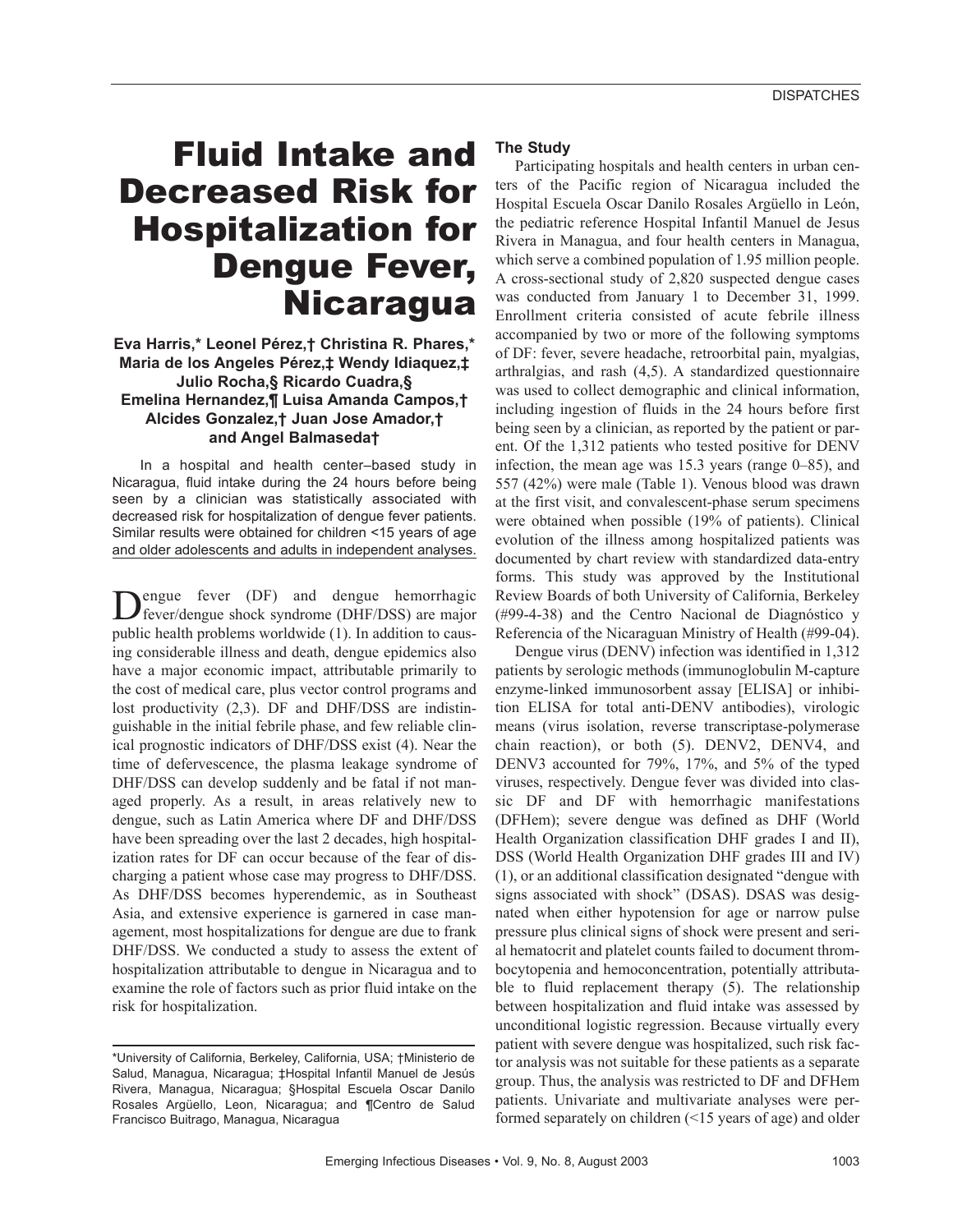## **DISPATCHES**

Table 1. Characteristics of all hospitalized and unhospitalized dengue patients

|                                                                                                                                                                         | Hospitalized cases |                         |                  | Unhospitalized cases | Total        |              |
|-------------------------------------------------------------------------------------------------------------------------------------------------------------------------|--------------------|-------------------------|------------------|----------------------|--------------|--------------|
|                                                                                                                                                                         | Mean (sd) or       |                         |                  | Mean (sd) or         | Mean (sd) or |              |
| Data                                                                                                                                                                    | n                  | $%$ of group            | n                | % of group           | n            | $%$ of group |
| Demographic data                                                                                                                                                        |                    |                         |                  |                      |              |              |
| Age(y)                                                                                                                                                                  | 478                | 9.4(8.9)                | 834              | 18.7(15.5)           | 1,312        | 15.3(14.2)   |
| Male                                                                                                                                                                    | 229                | 47.8%                   | 328              | 39.2%                | 557          | 42.3%        |
| Distance (km) to health facility                                                                                                                                        | 464                | 10.0(25.0)              | 831              | 2.7(6.1)             | 1,295        | 5.3(16.1)    |
| Disease classification <sup>a</sup>                                                                                                                                     |                    |                         |                  |                      |              |              |
| Classic DF                                                                                                                                                              | 113                | 23.5%                   | 706              | 84.4%                | 819          | 62.1%        |
| <b>DFHem</b>                                                                                                                                                            | 240                | 50.0%                   | 129              | 15.4%                | 369          | 28.0%        |
| <b>DHF</b>                                                                                                                                                              | 67                 | 14.0%                   | $\boldsymbol{0}$ | $0\%$                | 67           | 5.1%         |
| <b>DSS</b>                                                                                                                                                              | 16                 | 3.3%                    | 1                | 0.1%                 | 17           | 1.3%         |
| <b>DSAS</b>                                                                                                                                                             | 30                 | 6.3%                    | $\boldsymbol{0}$ | $0\%$                | 30           | 2.3%         |
| No classification                                                                                                                                                       | 14                 | 2.9%                    | $\mathbf{1}$     | 0.1%                 | 15           | 1.1%         |
| Duration of hospitalization (days) <sup>b</sup>                                                                                                                         |                    |                         |                  |                      |              |              |
| Classic DF                                                                                                                                                              | 52                 | 5.7(1.7)                |                  |                      |              |              |
| <b>DFHem</b>                                                                                                                                                            | 95                 | 5.1(1.7)                |                  |                      |              |              |
| <b>DHF</b>                                                                                                                                                              | 56                 | $6.1^{\circ}$ (1.5)     |                  |                      |              |              |
| <b>DSS</b>                                                                                                                                                              | 15                 | $6.9^{\text{c,d}}(1.9)$ |                  |                      |              |              |
| <b>DSAS</b>                                                                                                                                                             | 28                 | $6.1^{\circ}$ (1.8)     |                  |                      |              |              |
| No classification                                                                                                                                                       | 11                 | 6.2(1.9)                |                  |                      |              |              |
| <b>Clinical data at presentation</b>                                                                                                                                    |                    |                         |                  |                      |              |              |
| No. of glasses of fluid ingested                                                                                                                                        |                    |                         |                  |                      |              |              |
| during previous $24 he$                                                                                                                                                 | 331                | 2.9(2.3)                | 757              | 5.6(3.9)             | 1,088        | 4.8(3.7)     |
| Thrombocytopenia                                                                                                                                                        | 289                | 60.2%                   | 58               | $6.9\%$              | 347          | 26.4%        |
| Anorexia                                                                                                                                                                | 239                | 50.9%                   | 422              | 53.3 %               | 661          | 52.4%        |
| Stomach pain                                                                                                                                                            | 271                | 58.4%                   | 404              | 51.5%                | 675          | 54.4%        |
| Days since onset of symptoms                                                                                                                                            | 476                | 5.5(5.6)                | 826              | 5.2(5.7)             | 1,302        | 5.3(5.7)     |
| <sup>a</sup> DF, dengue fever; DFHem, DF with hemorrhagic manifestations; DHF, dengue hemorrhagic fever; DSS, dengue shock syndrome; DSAS, dengue with signs associated |                    |                         |                  |                      |              |              |

with shock.

<sup>b</sup>Information on the duration of hospitalization was available from 52 (46%) of hospitalized classic DF patients; 95 (40%) of hospitalized DFHem patients; 56 (84%) of hospitalized DHF patients; 15 (94%) of hospitalized DSS patients; and 28 (93%) of hospitalized DSAS patients. Outliers ( $\geq$ 12 days) were removed before analysis. The mean duration of hospitalization was significantly longer for DHF cases, DSS cases, and DSAS cases as compared with duration for DFHem cases (p<0.05 for each, Student t test).

<sup>d</sup>The mean duration of hospitalization was significantly longer for DSS cases compared with duration for classic DF cases (p<0.05, Student t test).

The average glass contains approximately 8 oz.

adolescents and adults  $(\geq)15$  years of age). Covariates found to be significant in univariate analyses were included in the initial multivariate models (Table 2).

Although a much higher proportion of severe dengue patients were hospitalized compared with DF and DFHem patients, larger absolute numbers of hospitalizations were due to classic DF and DFHem because many more cases of DF/DFHem than of severe dengue occur (Table 1). Thus, of all the laboratory-confirmed DENV-positive hospitalized patients, classic DF (23.5%) and DFHem (50.0%) cases comprised three times as many as DHF, DSS, and DSAS combined (23.6%). These profiles have been maintained from year to year, with 28% and 20% of hospitalized cases due to classic DF and 51% and 58% due to DFHem in 1998 and 2000, respectively (5). Furthermore, the mean duration of hospitalization was similar for patients with DF and those with severe dengue (Table 1).

#### **Conclusions**

Among children with DF or DFHem, ingestion of fluid in the 24 hours before being seen by a clinician was found

to be protective against hospitalization after adjusting for distance from health facility, date of symptom onset, and thrombocytopenia (odds ratio [OR]=0.74 per each additional glass consumed, 95% confidence intervals [CI] 0.66 to 0.83, p<0.01) (Table 2). Similar results were obtained for older adolescents and adults after adjusting for date of symptom onset and thrombocytopenia, with an OR of 0.71 (95% CI 0.59 to 0.85,  $p<0.01$ ). In analyses with a statistical model that did not assume a linear relationship between number of glasses ingested and hospitalization, additional benefit was noted for each glass up to five, after which the incremental benefit remained constant. Thus, in a model that compared the fluid intake of five glasses or less than five glasses with ingestion of more than five glasses, the adjusted OR for hospitalization was 0.19 (95% CI 0.09 to 0.39, p<0.01) among DF and DFHem cases in children and 0.20 (95% CI 0.07 to 0.57,  $p<0.01$ ) in those  $\geq$ 15 years of age (Table 2). We also performed the analysis with all disease states, including severe dengue cases, and the results were virtually identical to those obtained with only DF/DFHem cases (data not shown).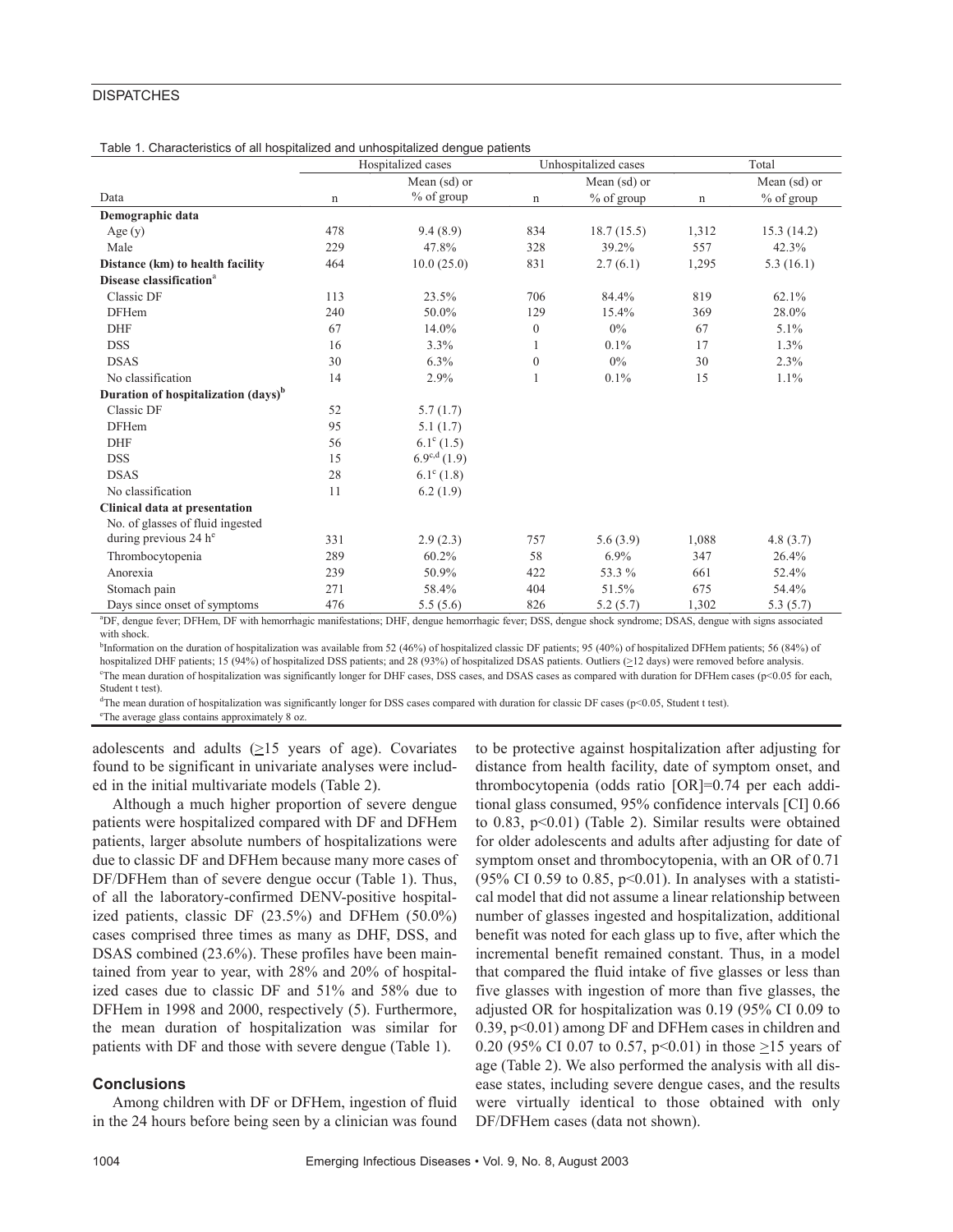|                                        | Children $(<15$ years of age) <sup>a</sup> |                                |                                    | Older adolescents and adults $(>15$ years of age) <sup>a</sup> |                                |                                     |  |
|----------------------------------------|--------------------------------------------|--------------------------------|------------------------------------|----------------------------------------------------------------|--------------------------------|-------------------------------------|--|
|                                        | No. of                                     | OR (95% CI) <sup>c</sup>       | OR $(95\% \text{ CI})^c$           | No. of                                                         | OR $(95\% \text{ CI})^c$       | OR $(95\% \text{ C}I)^c$            |  |
| Characteristic                         | patients <sup>b</sup>                      | Crude                          | Adjusted <sup>d</sup>              | patients <sup>b</sup>                                          | Crude                          | Adjusted <sup>f</sup>               |  |
| Fluid intake during 24-h               | 587                                        |                                |                                    | 405                                                            |                                |                                     |  |
| period before presentation             |                                            |                                |                                    |                                                                |                                |                                     |  |
| For each additional glass              |                                            | $0.68$ (0.62 to 0.75)          | $0.74$ (0.66 to 0.83)              |                                                                | $0.67(0.5 \text{ to } 0.79)$   | $0.71(0.59 \text{ to } 0.85)$       |  |
| $>5$ glasses                           |                                            | $0.14$ (0.08 to 0.25)          | $0.19$ (0.09 to 0.39) <sup>e</sup> |                                                                | $0.16$ (0.06 to 0.43)          | $0.20$ (0.07 to $0.57$ <sup>g</sup> |  |
| Age                                    | 719                                        |                                | h                                  | 464                                                            |                                |                                     |  |
| For each additional year               |                                            | $0.93$ (0.8 to 0.97)           |                                    |                                                                | $0.98(0.96 \text{ to } 1.00)$  |                                     |  |
| <b>Sex</b>                             | 718                                        |                                |                                    | 464                                                            |                                |                                     |  |
| Male                                   | 395                                        | 1.43 $(1.06 \text{ to } 1.94)$ |                                    | 291                                                            | $1.27(0.74 \text{ to } 2.17)$  |                                     |  |
| Female                                 | 323                                        |                                |                                    | 173                                                            |                                |                                     |  |
| Distance from healthcare               | 701                                        |                                |                                    | 460                                                            |                                |                                     |  |
| facility                               |                                            |                                |                                    |                                                                |                                |                                     |  |
| For each additional 5 km               |                                            | $2.13(1.68 \text{ to } 2.69)$  | $1.46$ (1.12 to 1.91)              |                                                                | 1.16 $(0.92 \text{ to } 1.46)$ |                                     |  |
| Date of onset of symptoms              | 709                                        |                                |                                    | 455                                                            |                                |                                     |  |
| For each additional<br>month           |                                            | $1.26$ (1.16 to 1.37)          | $1.51(1.26 \text{ to } 1.81)$      |                                                                | $1.87$ (1.53 to 2.29)          | $2.08(1.53 \text{ to } 2.83)$       |  |
| Days between onset of                  | 713                                        |                                |                                    | 457                                                            |                                |                                     |  |
| symptoms and being seen<br>at facility |                                            |                                |                                    |                                                                |                                |                                     |  |
| For each additional day                |                                            | $1.04$ (1.0 to 1.07)           |                                    |                                                                | $0.98(0.93 \text{ to } 1.03)$  |                                     |  |
| Thrombocytopenia                       | 499                                        |                                |                                    | 227                                                            |                                |                                     |  |
| Yes                                    | 189                                        | $6.5$ (4.25 to 9.96)           | $6.16$ (3.57 to 10.64)             | 33                                                             | $3.31(1.53 \text{ to } 7.15)$  | 3.62 $(1.24 \text{ to } 10.52)$     |  |
| No                                     | 310                                        |                                |                                    | 194                                                            |                                |                                     |  |
| Stomach pain                           | 681                                        |                                |                                    | 439                                                            |                                |                                     |  |
| Yes                                    | 370                                        | $0.94$ (0.69 to 1.28)          |                                    | 216                                                            | $1.50(0.89 \text{ to } 2.56)$  |                                     |  |
| $N_{\Omega}$                           | 311                                        |                                |                                    | 223                                                            |                                |                                     |  |

|                                                              | Table 2. Crude and adjusted odds ratios and 95% confidence intervals for factors potentially associated with hospitalization for classic |
|--------------------------------------------------------------|------------------------------------------------------------------------------------------------------------------------------------------|
| denque fever or denque fever with hemorrhagic manifestations |                                                                                                                                          |

No 223<br><sup>a</sup>The age distribution of children <15 years of age was 7.2 (SD 3.9) with a range from 0 to 14 years and that of older adolescents and adults was 30.6 (SD 13.9) with a range of 15 to 85 years.

 $b$ The numbers differ based on completeness of information for each variable.<br> $c$ OP, adds ration: CL 05% confidence intervals

OR, odds ratios; CI, 95% confidence intervals.

<sup>d</sup>Adjusted for glasses of liquid consumed (continuous variable), distance from healthcare facility, date of onset of symptoms, and thrombocytopenia.

e The adjusted OR and 95% CI for glasses of liquid consumed (dichotomous variable) were obtained from a separate model that adjusted for the same factors as footnote d. f Adjusted for glasses of liquid consumed (continuous variable), date of onset of symptoms, and thrombocytopenia.

<sup>g</sup>The adjusted OR and 95% CI for glasses of liquid consumed (dichotomous variable) were obtained from a separate model that adjusted for the same factors as footnote f. h Dash indicates that this variable did not significantly contribute to the multivariate model.

The most common liquid ingested was water (70%), followed by fruit juice (42%), lemonade (27%), milk  $(25\%)$ , coffee  $(14\%)$ , oral dehydration serum  $(6\%)$ , and tea (2%). The mean number of glasses ingested by nonhospitalized DF/DFHem case-patients was 5.2, whereas the mean number glasses ingested by hospitalized DF/DFHem patients was 2.8, similar to the mean of 2.9 glasses ingested by hospitalized severe patients (DHF/DSS/DSAS). These findings suggest that maintaining hydration may lead to reduced hospitalizations of patients with DF/DFHem. Other independent risk factors for hospitalization included in the final multivariate model were increasing distance from the healthcare facility, later date of symptom onset, and the presence of thrombocytopenia. The risk conferred by later date of symptom onset reflects increased awareness of dengue by medical staff as the annual epidemic intensified. Because thrombocytopenia is an indication for hospitalization (especially for pediatric dengue patients), its emergence as a risk factor is not surprising.

Because inpatient medical care of DF and DFHem patients can contribute significantly to the economic impact of dengue, we sought to define outpatient measures that could decrease DF hospitalization rates. Dengue patients are likely to be susceptible to dehydration because of high fever and concomitant anorexia. While oral rehydration therapy is listed as standard outpatient management for DHF (1), little discussion exists on the use of such therapy for DF and DFHem cases (4), and no published studies have examined the effect of fluid intake at home. Our results show that this simple measure may have a significant protective effect against hospitalization and potentially on the severity of DF/DFHem, although causality cannot be confirmed because of the observational nature of this study. To definitively demonstrate this effect, this question must be investigated by prospective intervention studies. However, our data do suggest that promoting a high fluid intake at home could help reduce the need for hospitalization and thus attenuate economic impact of dengue in countries experiencing epidemics of dengue fever.